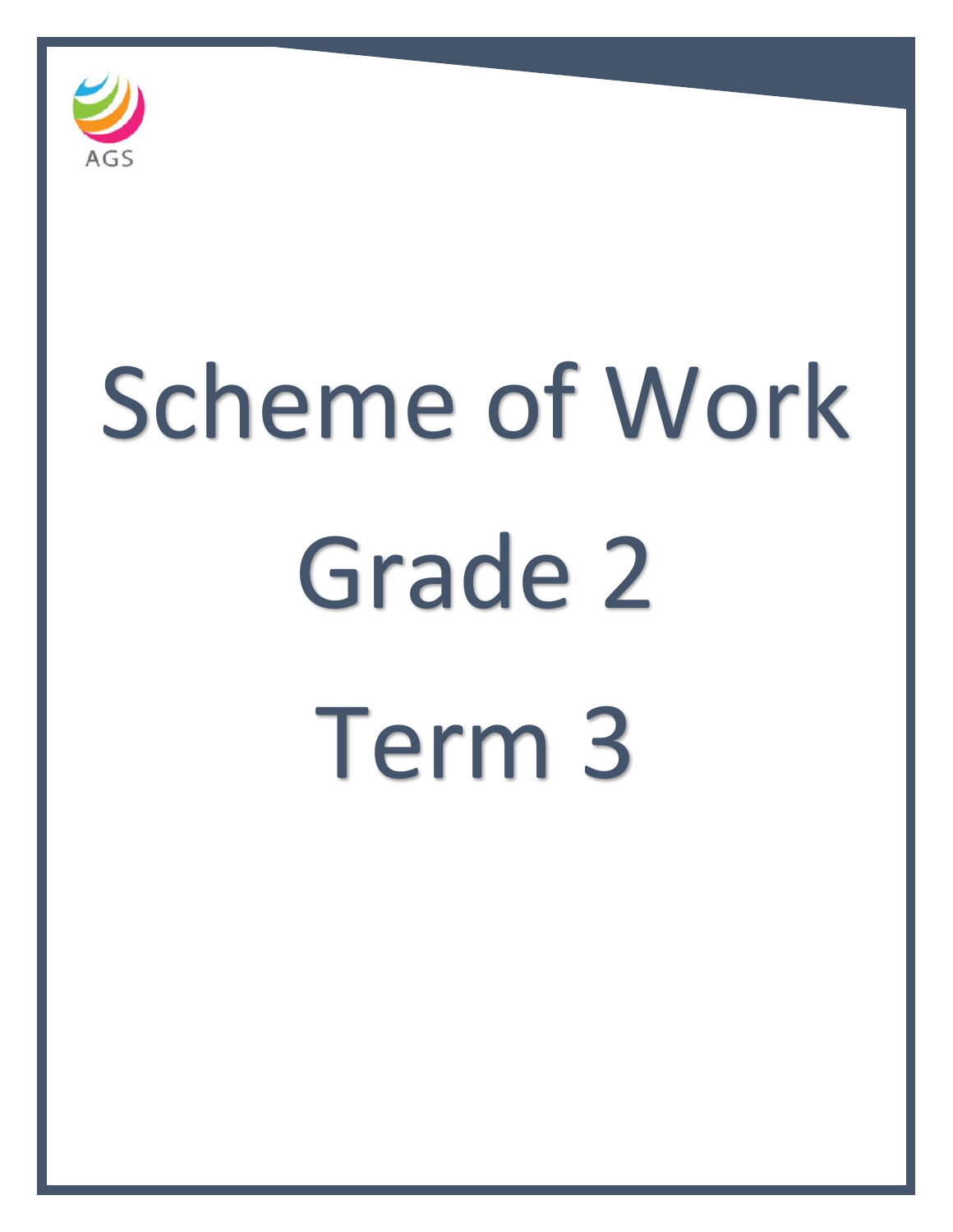

# **Unit 1**

Our first unit, 'Stories by famous writers' is a four-week unit focusing on stories by significant children's writers. During the unit, pupils will read extracts from the well-known story 'Treasure island' written by Robert Louis Stevenson and will plan and write their own story. This unit will draw together different strands of reading that pupils have been looking at during the year.

## **Aims and Objectives:**

## **By the end of the unit, pupils will be able to:**

- To read extracts from stories by significant children's writers.
- To begin to appreciate and identify some interesting words and phrase.
- To know that some answers are 'right there' in a text but others need to be thought about (inferred/deduced).
- To write a story with a beginning, a middle and a happy ending.
- To recognise and use sequencing phrases which establish the time an event takes place.
- To begin to use paragraphs to group together ideas.

## **Skills Development**

## **During the course of this unit, pupils will:**

- Continue to develop their familiarity with the spelling and pronunciation of long vowel phonemes, particularly /oi/, /ow/, /air/ and /eer/.
- Continue to use phonics as the prime method of reading new words.
- Develop their reading fluency and focus on punctuation to support reading.
- Respond to question words when reading and use them in writing.
- Write using compound sentences and begin to use because in complex sentences.
- Develop their vocabulary to include interesting and precise words.
- Practise their handwriting and begin to join letters.
- Speak with increased fluency and confidence and listen with improved engagement.

## **Unit 2**

Our second unit is a two-week unit looking at some poems and rhymes about familiar settings. During the unit, pupils will read poems and rhymes, some by poet, Jeanne Willis. This is to encourage an awareness of authors as well as personal opinions about reading. Pupils will discuss the contexts of the poems, develop associated ideas and vocabulary, read and then explore specific language features of each poem such as rhythm (syllables) and rhyme. We will then focus on different structures of poems and the pupils will study and create a Limerick which is a form of verse. Acting out and reciting elements of the poems is still to be encouraged to enable pupils to appreciate the rhythm and rhyme as well as to develop confidence in listening and speaking.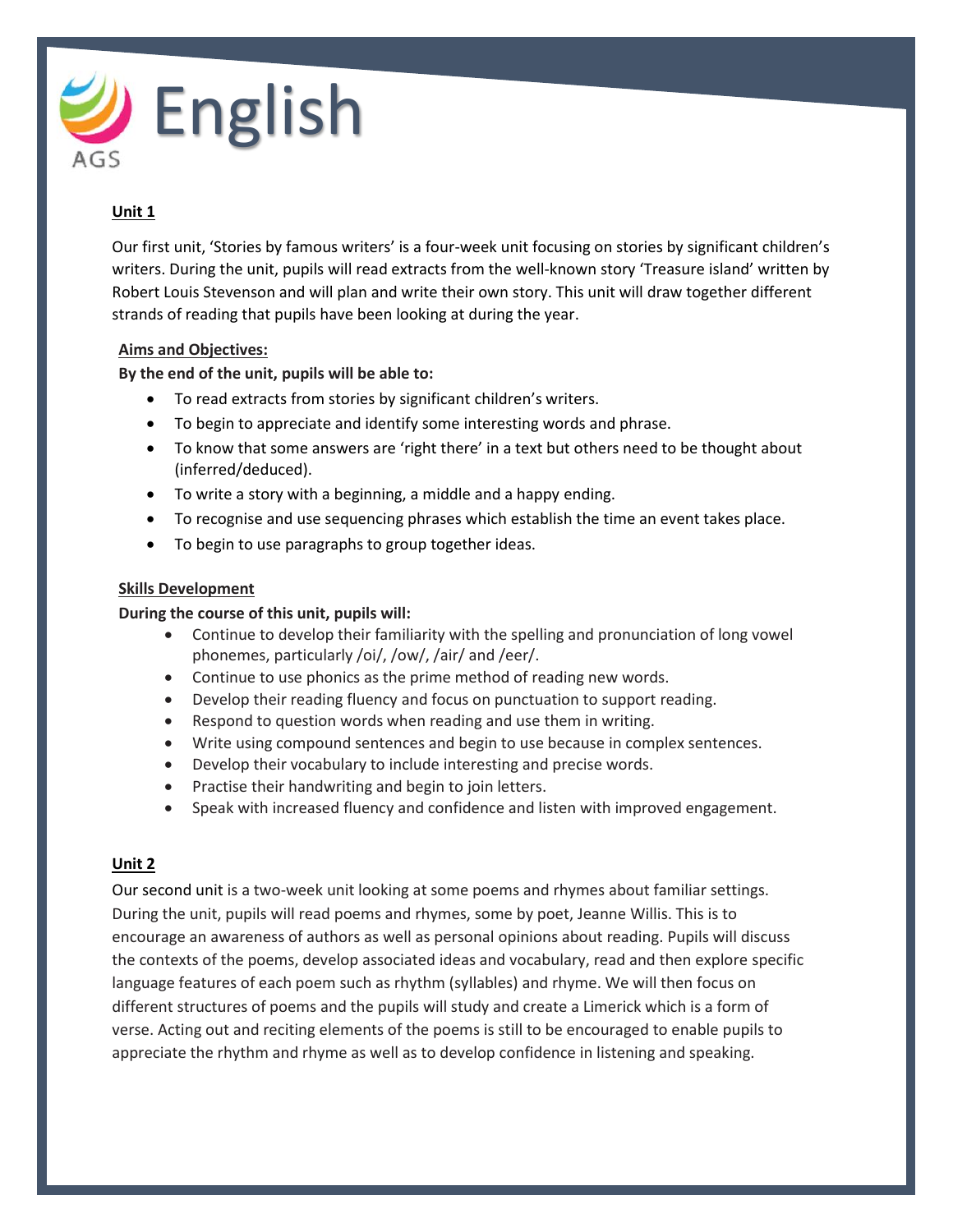#### **Aims and Objectives:**

**By the end of the unit, pupils will be able to:**

- To read, enjoy, discuss and compare poems.
- To identify and describe story settings and characters recognising that they may be from different times and places.
- To make simple inferences.
- To comment on vocabulary choices and what impact they make within the poem in terms of painting a picture.
- To write poems based on a model and begin to self-assess their work by re-reading and reflecting.
- To extend experiences and ideas through role play.

## **Skills Development:**

## **During the course of this unit, pupils will:**

- Continue to develop their familiarity with the reading, spelling and pronunciation of long vowel phonemes.
- Listen carefully and respond appropriately to sounds, rhythm and rhyme.
- Notice punctuation and its effect on reading.
- Develop their vocabulary and choose interesting words and phrases to describe people and places.
- Practice their handwriting and typing skills where appropriate.
- Speak with increased fluency and confidence to recite (parts of) favourite poems.

## **Suggestions for support at home:**

To help your child at home, please read with them daily. Reading doesn't just mean books. It might be signs when out and about, magazines, subtitles on the television etc. They also need to learn their spellings daily and keep going back to them even after the weekly test to ensure they have embedded the spelling rule or sound. Where possible, please converse with your child in English so they are practising their speaking and listening skills as this will help them with their written English.

#### **Assessment:**

The assessment of the pupils' learning is ongoing through every lesson. Through verbal and written feedback, we provide pupils with support and advice in order to move their learning on in every English lesson.

During the term, the pupils will complete an independent piece of writing at the end of each unit, which we will assess and feedback to the pupils so they know what they need to work on.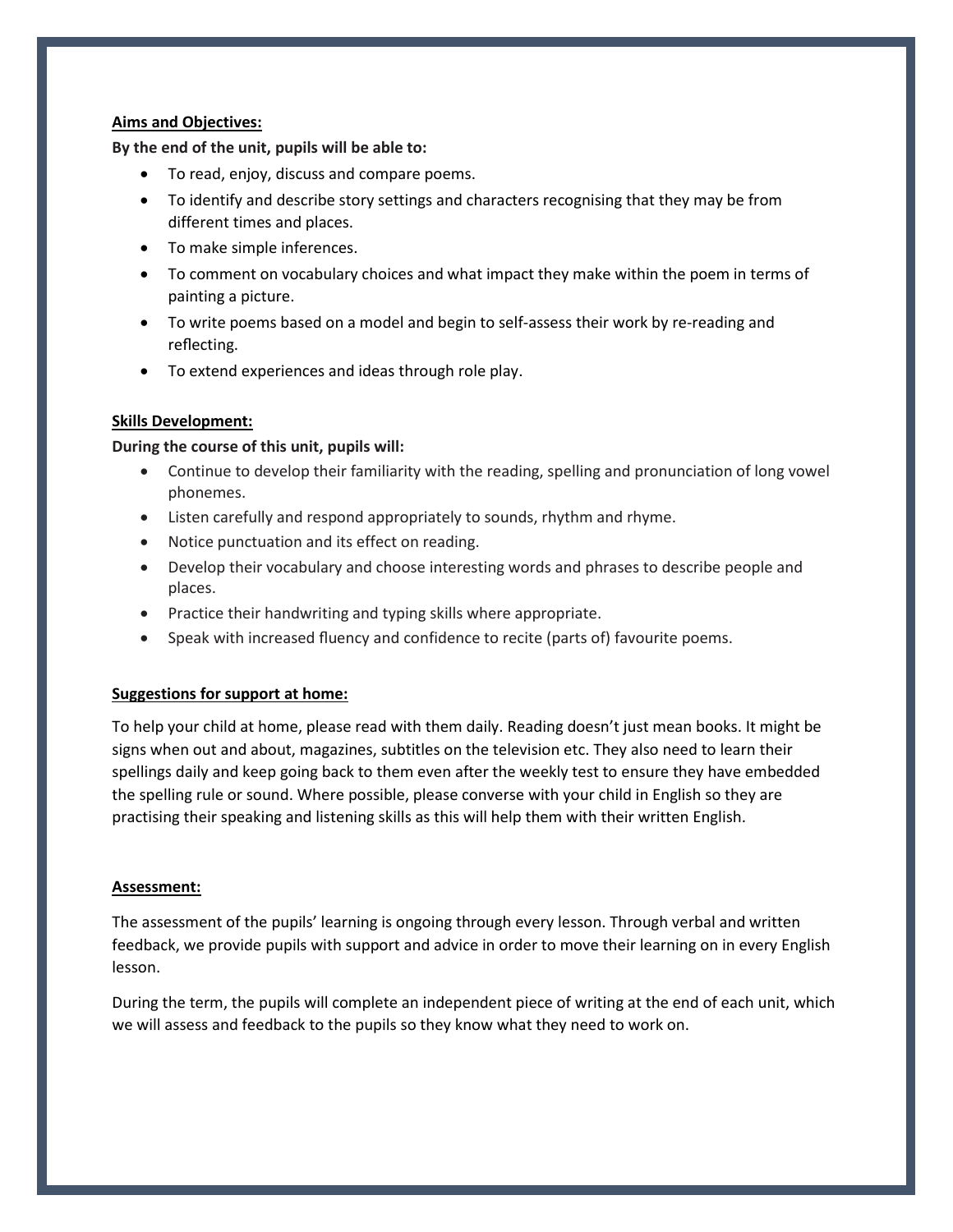

Our first unit of learning will recap time to the quarter hour. We will then focus on telling the time in five-minute intervals on both analogue and digital clocks.

## **Learning Objectives:**

**Time**

- Know the units of time (seconds, minutes, hours, days, weeks, months and years)
- Know the relationship between consecutive units of time.
- Read the time to the half hour, quarter hour and begin to read in five-minute intervals on digital and analogue clocks.
- Measure activities using seconds and minutes.
- Know and order the days of the week and the months of the year.

## **Suggestions for support at home:**

- Mention different times and units of time as often as possible. For example, when planning a trip, or getting ready for bed. 'How long do you spend cleaning your teeth?' 'How long are we going on holiday for?'
- Count time as seconds, minutes or hours. 'Would you rather watch television for a minute or an hour?
- Refer to clocks as often as possible, matching the time to events in the day, such as dinner time, bed time. Make a timetable. We do this at school, so the pupils know what time lessons are and for how long.
- Ask pupils what the time is at different points in the day.
- Time short activities like climbing the stairs, putting on a coat, putting on shoes.
- Refer to the days of the week daily. Have a week calendar to match activities to the day throughout the week.

## **Unit 2**

Our second unit of learning will look at position and direction. Pupils will both follow and give directions, focusing on movement and turns.

## **Learning Objectives:**

## **Position and Direction**

- Follow and give instructions involving position, direction and movement.
- Recognise whole, half and quarter turns, both clockwise and anti-clockwise.

## **Suggestions for support at home:**

 There are many board and card games that can teach pupils about position, direction and movement. For example: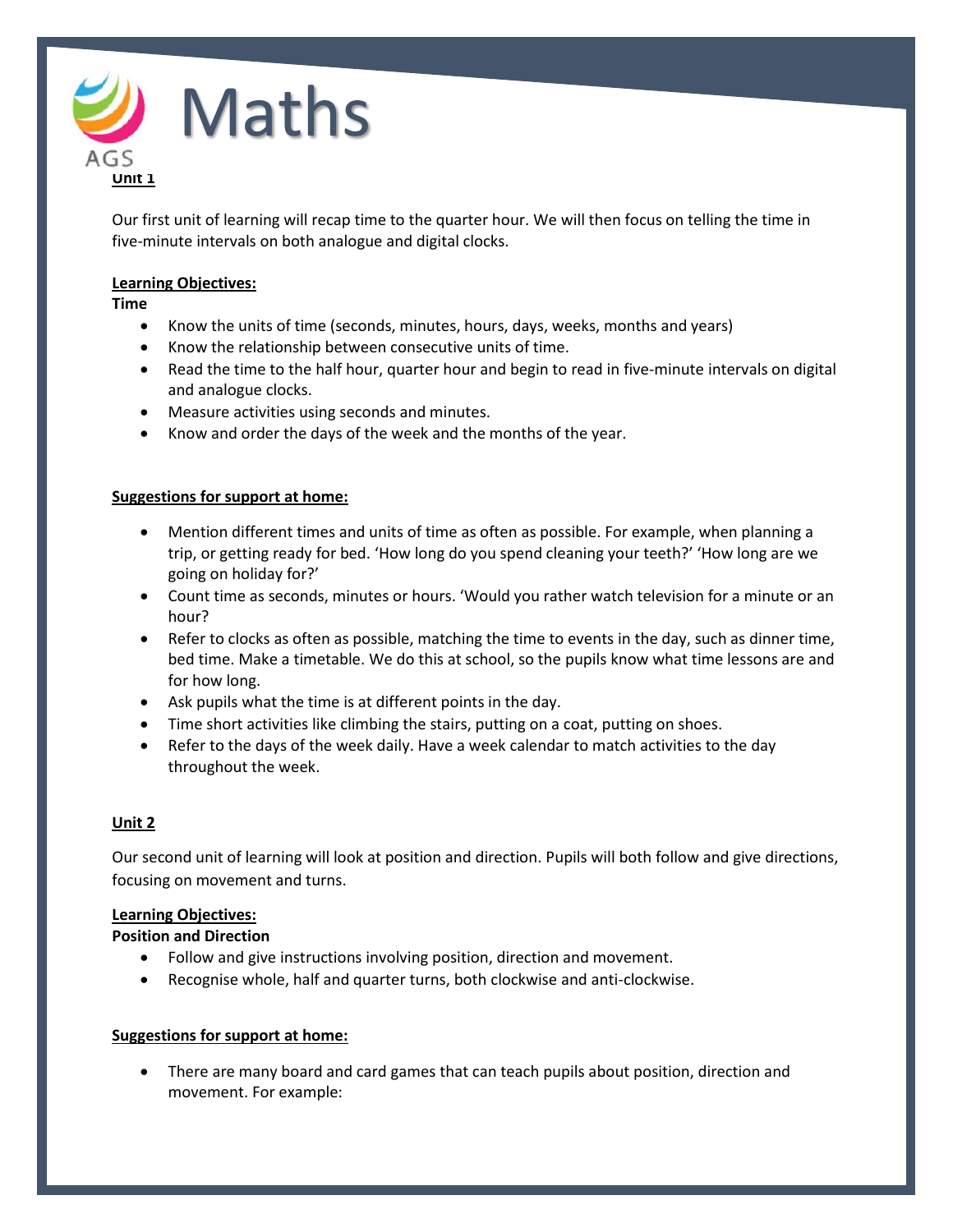- Direction the person on your left has the next turn.
- Move your playing piece to the left/right/up/down.
- Ask your child to describe the position of cars in a car park, or the direction of a player in a sporting game.
- Use the language of turn when out walking, or driving in the car. 'turn right at the end of the road'. Ask your child to describe the way to the shop, school etc.
- Find all of the right angles in your kitchen or bedroom.

#### **Unit 3**

In the third unit this term, the pupils will finish the measure part of the curriculum, focusing specifically on weight/capacity and temperature.

#### **Learning Objectives:**

- Estimate, measure and compare weights, capacities and temperature, choosing and using suitable uniform, non-standard and standard units and appropriate measuring instruments.
- **Compare weights, capacities and temperature using the standard units: grams (g), kilograms** (kg), millilitre (ml), litre (l) and degrees Celsius.

#### **Suggestions for support at home:**

- Let pupils help with the cooking, or preparing a meal.
- Let pupils measure out ingredients.

#### **Unit 4**

Our final unit this year will be problem solving, where pupils will use all the skills they have learnt throughout the year to solve problems and use their reasoning skills.

#### **Learning objectives**

- Choose appropriate mental strategies to carry out calculations and explain how they worked out the answer.
- Explain methods and reasoning orally.
- Explore number problems and puzzles.
- Make sense of simple word problems, decide what operations are needed to solve them and represent them with objects, drawings, number line or bar model.
- Make up a story to go with a calculation.
- Check the answer to an addition by adding numbers in a different order or by using the inverse.
- Identify simple relationships between numbers and shapes. For example, this number is double, these shapes all have sides.
- Make a sensible estimation for the answer to a calculation.
- Consider whether an answer is reasonable.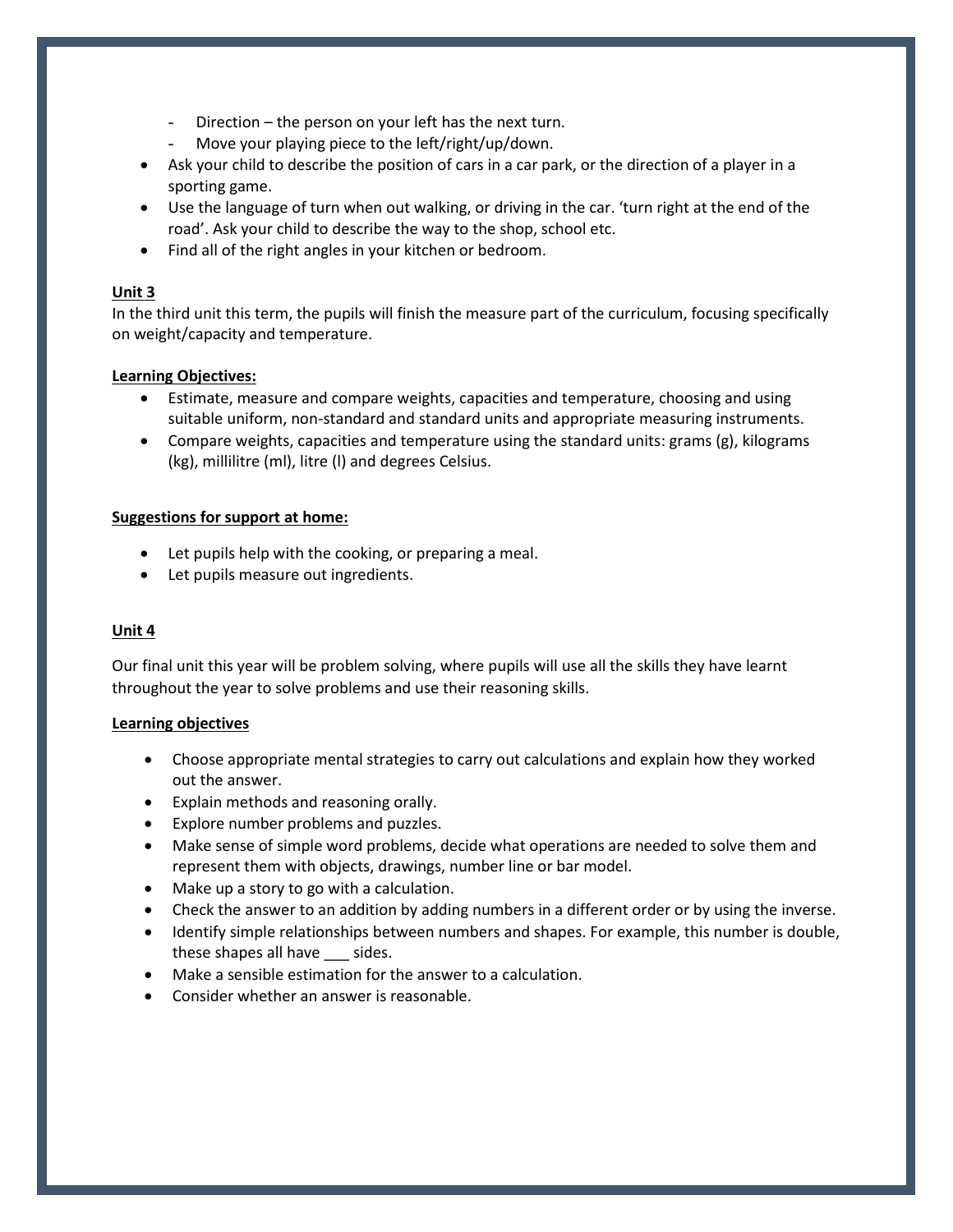#### **Suggestions for support at home:**

- Ask questions about quantities such as 'how could we find out..?' 'how do you know…?'
- Talk about how they might solve a problem.
- Talk about puzzles you complete such as Sudoku and work through one together. 'Why can't it be that number?'
- For example, for the calculation '5 + 7 + 9 = 21', the number story might be: 'If you had 5 marbles and won 7, then bought 9, you would have 21 altogether.'
- Confirm a calculation such as 'I bought 8 and we had 5 already, so you said 8 and 5 is 13 altogether. 5 add 8 is 13 so you are right!' Or '17 and 9 is 26? 17 and 10 is 27, less one is 26, so you are right'.
- Talk through a calculation your child has worked out. For example, 'So we had 15 apples and we ate 3, leaving 12. 12 and 3 makes 15 altogether so you are right!'
- Make comparisons between small and large size goods in the supermarket. For example, 1 kg packs are 10 times bigger than 100g packets. Compare the size of similar shapes, for example a shop front window to a house window, or the shop door to your house door.
- Round numbers to the nearest 10 to get a sensible estimate for a calculation. For example, if adding 24 and 58, rounding the numbers to 20 and 60 helps you to estimate the total to be about 80.
- Before calculating, ask roughly 'how many' the answer might be. Then ask your child to calculated the answer and determine if the answer seems reasonable. For example, if you had 8 apples and 3 were eaten, it would not be reasonable to say that you had 9 left.

## **Assessment**

The assessment of the pupils' learning is ongoing through every lesson. Through verbal and written feedback, we provide pupils with support and advice in order to move their learning on in every Maths lesson.

At the end of every unit, the pupils will be assessed against the learning objectives. Pupils and parents will be given feedback on objectives that need more practise.

At the end of the year, the pupils will complete the GL Assessments as well as the Cambridge Primary Progression Test.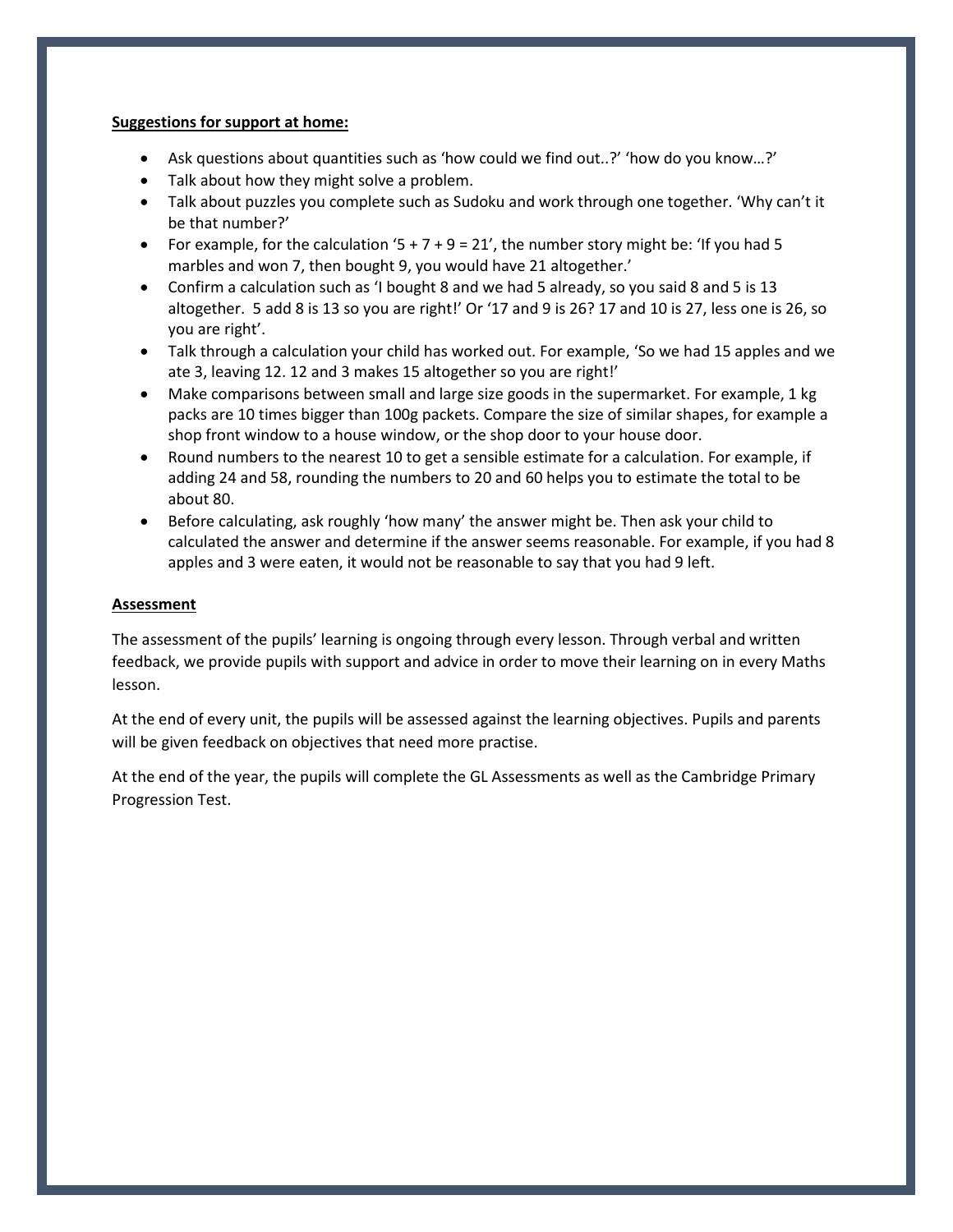

# **Unit 1**

The first unit, which will be taught over the first half term is called 'Rocks'.

This unit will look at the different classes of rocks and their properties. Pupils will be able to explore the nature of rocks, look at how they are used and their connection to soil. They will conduct experiments, compare and contrast while learning new vocabulary by engaging in a topic that has cross curricular links with English and IPC.

## **Learning objectives**

Pupils will learn:

- To make and record observations
- To make comparisons
- To recognise different types of rocks and their uses
- To know that some materials occur naturally while others are man-made
- To identify simple patterns and associations

#### **Suggestions for support at home:**

Rocks and soil are great topics to get exploring with your kids at home. If it is possible in our current situation take a wadi walk and see if you can get a closer look at igneous, metamorphic and sedimentary rocks in your local area. Listen to a Geology Rocks podcasts and do quizzes on new information learnt. You could visit some virtual online museums that have rock collections or watch BBC Bitesize videos about soil, rocks in various places and forms, limestone and its uses, granite, how caves form, what stone is used for and the effect of weather on rocks. Test their knowledge of the rock cycle and rock properties with some printable quizzes. Try to plant seeds in different types of soil to see how well they grow.

## **Unit 2**

The second topic is called 'Day and Night' and focuses on the patterns of the sun and its relation to Earth. Pupils will review and fully engage on how the way the Earth spins on its axis leads to day and night in different parts of the Earth. This will be linked with seasons, hemispheres and the 5 lines of latitude. They will look at the moon and its effects on the ocean's tides and clear common misconceptions, such as, the moon being up at night and the sun being up in the day.

#### **Learning objectives**

Pupils will learn:

- To model how the spin of the Earth leads to day and night
- To explore how the sun appears in the day
- To talk about risks and avoiding danger
- To make and record observations
- To explore how shadows change
- To review their own learning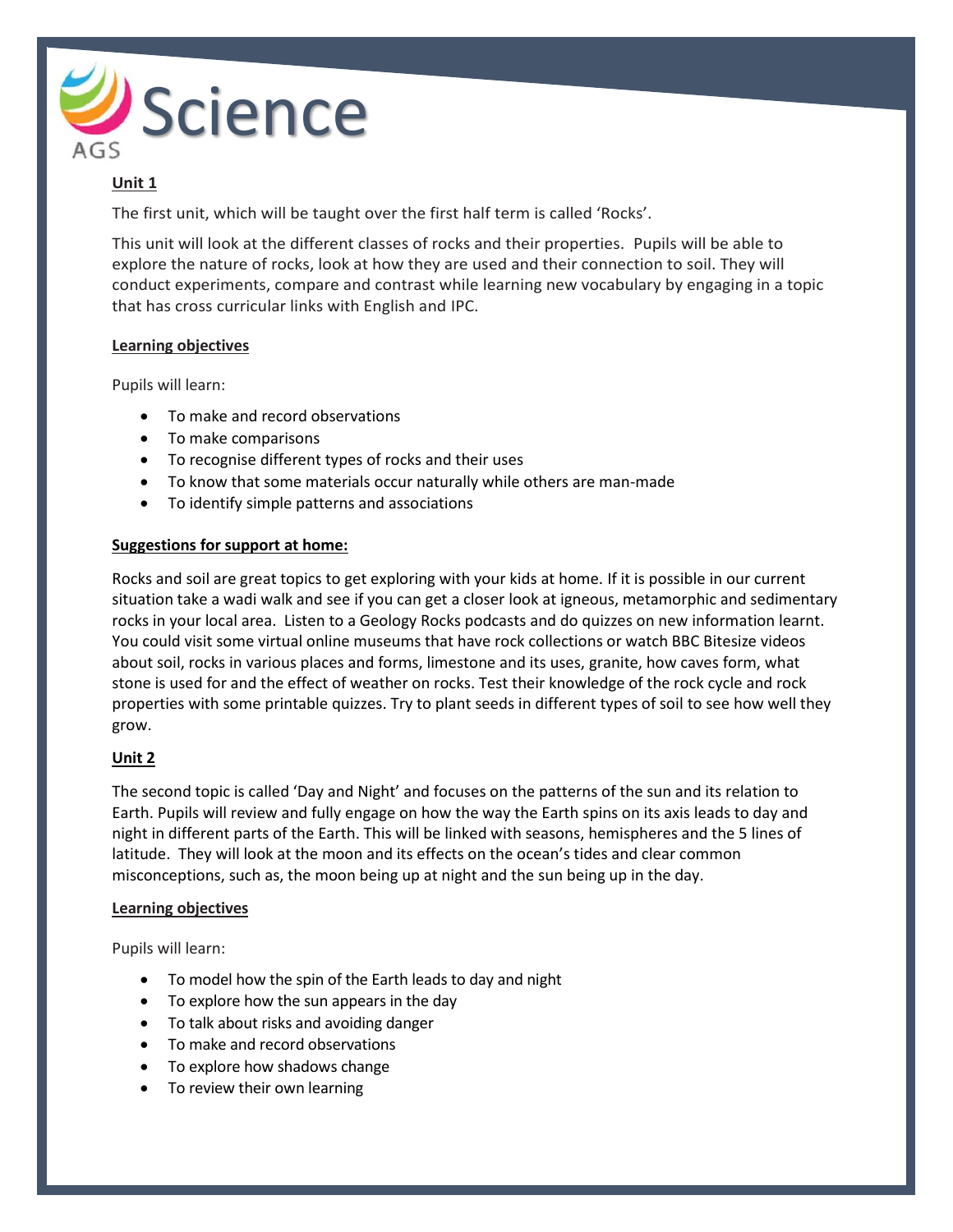#### **Suggestions for support at home:**

Day and Night is a fascinating topic. It can really engage a learner's interest of the world around them. There are many activities you can explore at home to help support them in this topic. Make a model of the solar system using papier-mâché. Play geography based games like, find out where it is [daytime](https://www.timeanddate.com/worldclock/sunearth.html) and where it is [nighttime](https://www.timeanddate.com/worldclock/sunearth.html) right now and then see what the time is all over the [world.](https://www.worldtimezone.com/) Colour in some pictures of [nocturnal](https://assets.toucanbox.com/pdfs/nocturnal-animals-colouring/nocturnal-animals-colouring.pdf) animals or find out the latitude and [longitude](https://www.latlong.net/) of your home town. Try lots of different [seasons](https://www.sheppardsoftware.com/scienceforkids/seasons/seasons.htm) games or play a day and night [simulation](https://www.childrensuniversity.manchester.ac.uk/learning-activities/science/the-earth-and-beyond/day-and-night/) game. Spot [animals](http://www.peepandthebigwideworld.com/en/kids/games/html5/1/night-light/) in the dark in Night Light, an interactive game or make your own paper [sundial.](https://creativepark.canon/en/contents/CNT-0010856/index.html)

#### **Assessment**

The assessment of pupils' learning is always ongoing. Through verbal and written feedback, we provide pupils with support and advice in order to help them know and improve on their own next steps in the learning process in Science.

At the end of every unit, pupils will be assessed against the learning objectives for that unit. However, pupils will continue to be assessed against these objectives and particularly the objectives they are finding more difficult, throughout the year. Parents will be given feedback on objectives that need more practise at home, through the parent consultation and reporting cycle.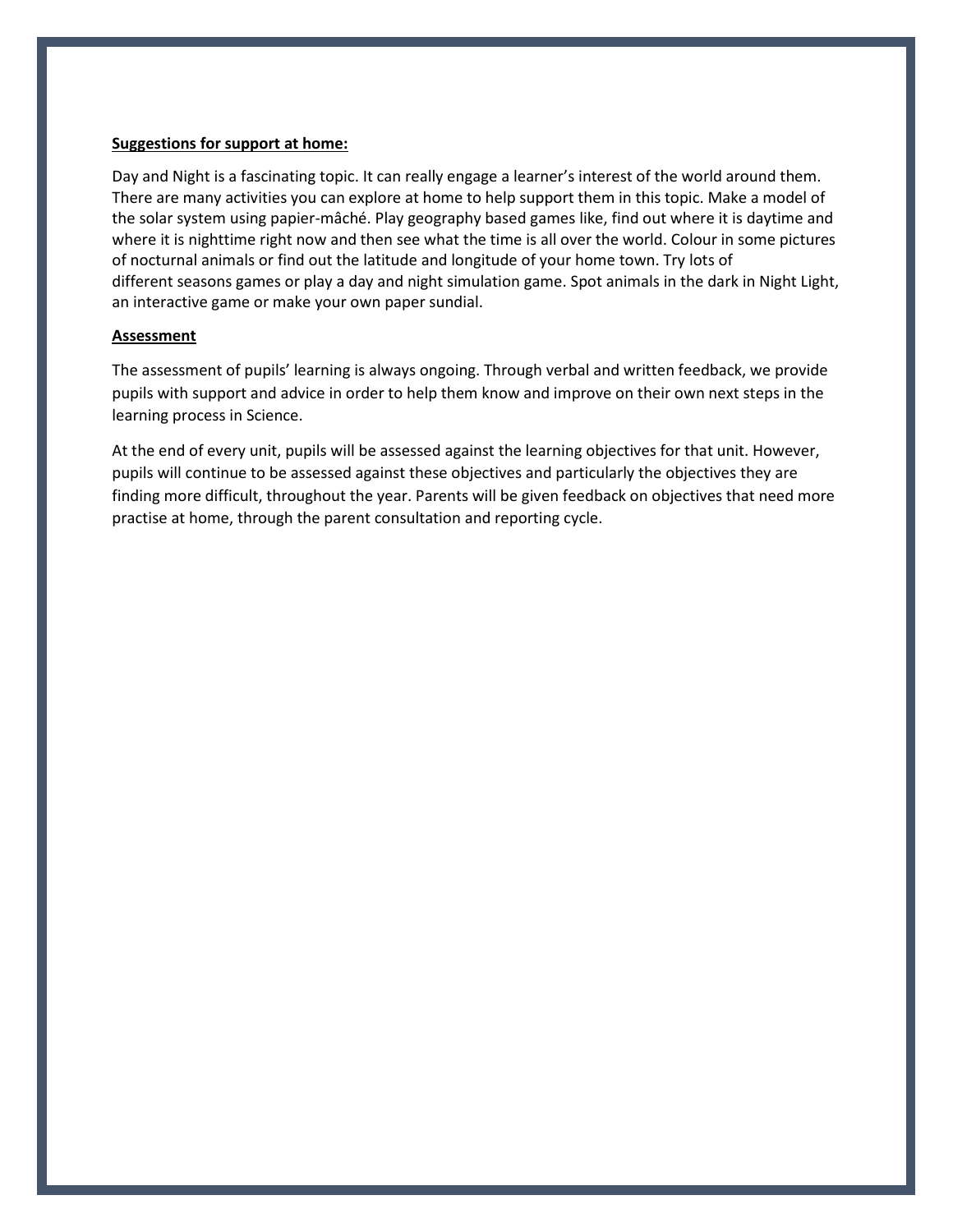

The International Primary Curriculum for the first half of the term is 'Treasure Island'. For the second half we will be exploring the unit of, 'Time Travellers'.

The units are designed to be cross curricular and certain objectives are linked to Art, Geography, Science, History, International, Citizenship and/or Technology.

# **Unit 1**

## **Treasure Island**

In this unit, pupils will learn about pirates, who they were and how and when they lived and travelled. We will celebrate the end of the unit with a whole grade 'Pirate Day' where pupils will have the opportunity to dress as pirates, play pirate team games, and sing pirate songs.

## **Learning objectives:**

#### **In Geography, pupils will learn:**

- About the islands that you find around the world
- About the names of places that pirates travelled
- About the islands that make up the UK and other locations, and the different features you see there
- About the weather and climate in different places that pirates visited
- About how pirates navigated around the world
- How to plan a pirate island
- How to give directions using a map

## **In History, pupils will learn**

- When in History pirates lived
- How and why life was different at that time
- What pirate bounty was, and why those items were valuable at that time period
- Why a person would choose to become a pirate, and which kinds of people would choose that life

## **In Art, we'll be finding out:**

- About different coin designs
- How to design, create and evaluate our own pirate coins
- How to design, create and evaluate a treasure chest and pirate map

## **In Technology, pupils will learn:**

- About the food pirates ate
- About where food comes from in the world
- About a healthy diet
- How to plan a pirate packed lunch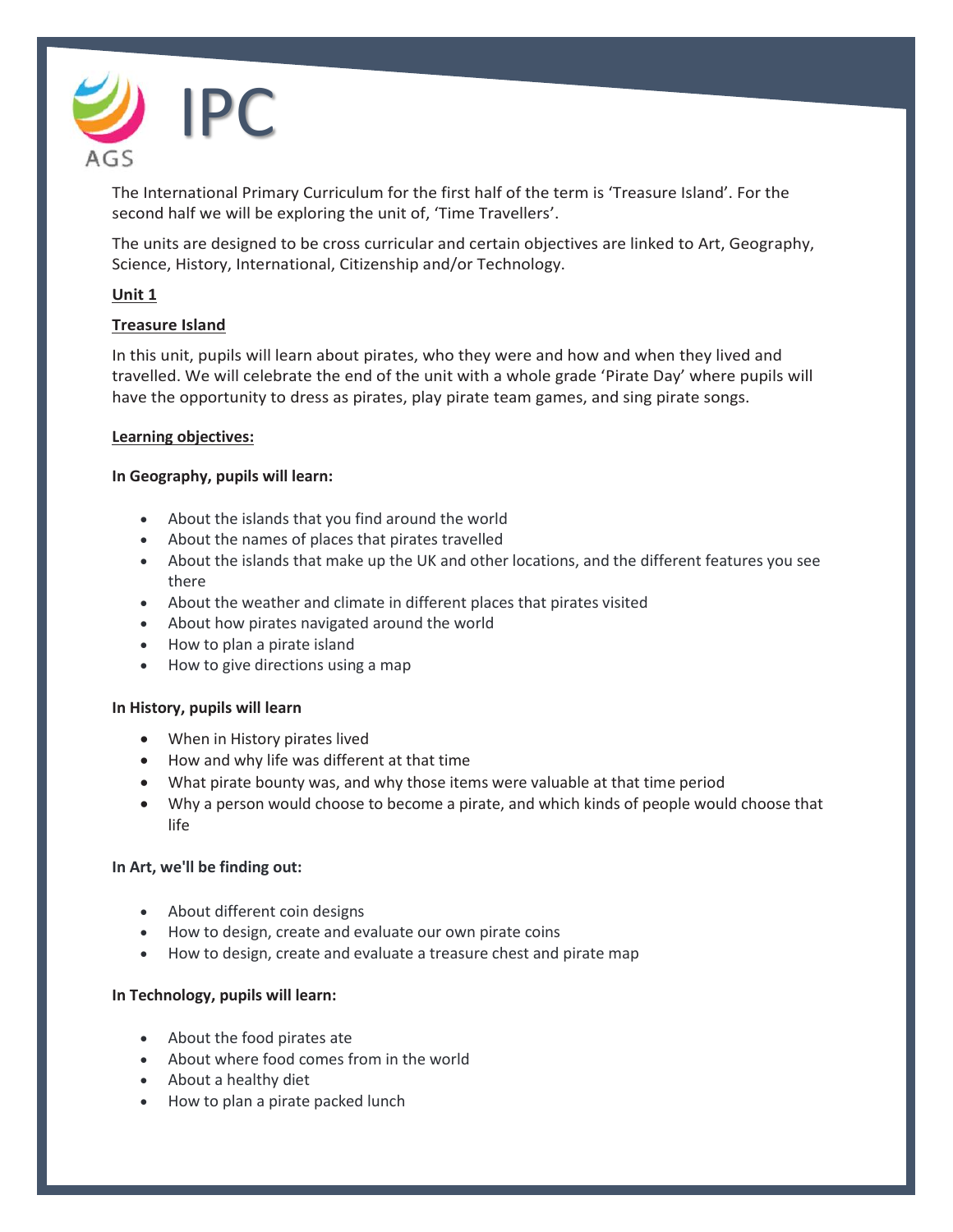#### **In International, pupils will learn**

- About rules that pirates followed
- About the roles and responsibilities pirates had on board
- How to stay safe near the water

#### **Suggestions for support at home:**

There are plenty of books and films available with a Pirate theme, such as Muppets Treasure Island, and the Pirate Pete books. Try sharing these with your child and explaining that pirates were real. Give pupils the opportunity to look at atlases and maps to see where pirates might have travelled to. Most pupils in Grade 2 are beginning to have a concept of the past, although it is harder for them to distinguish between the recent past, and longer ago. Talk about past events in your family, and try to relate this the period when most pirates were operating (around 300 years ago), and explain that this was long before any of your living relatives were born.

You can also begin to plan a pirate outfit for the end of the unit. A very simple striped top and jeans with some home-made accessories (e.g. a paper hat, a parrot) will be sufficient.

#### **Unit 2**

#### **Time Travellers**

Pupils will learn how to become a history detective. We have to find and solve the clues to unlock the mysteries and meaning of past events. We will mostly focus on the event of the Moon Landing in 1969, but will also talk about past events in the pupils' own lives.

#### **Learning objectives**

#### **In History, pupils will learn:**

- How to create a timeline
- About events that are important to us
- How to use objects to find out more about an event
- About important events that happened in our local area
- How we can find out about an event by interviewing someone who was there
- How to use different sources to learn about a national event
- About events of global significance (i.e. the moon landing) by asking and answering questions

#### **In Technology, we'll be finding out:**

- About favourite meals from 50 years ago
- About food groups and healthy eating
- Where food comes from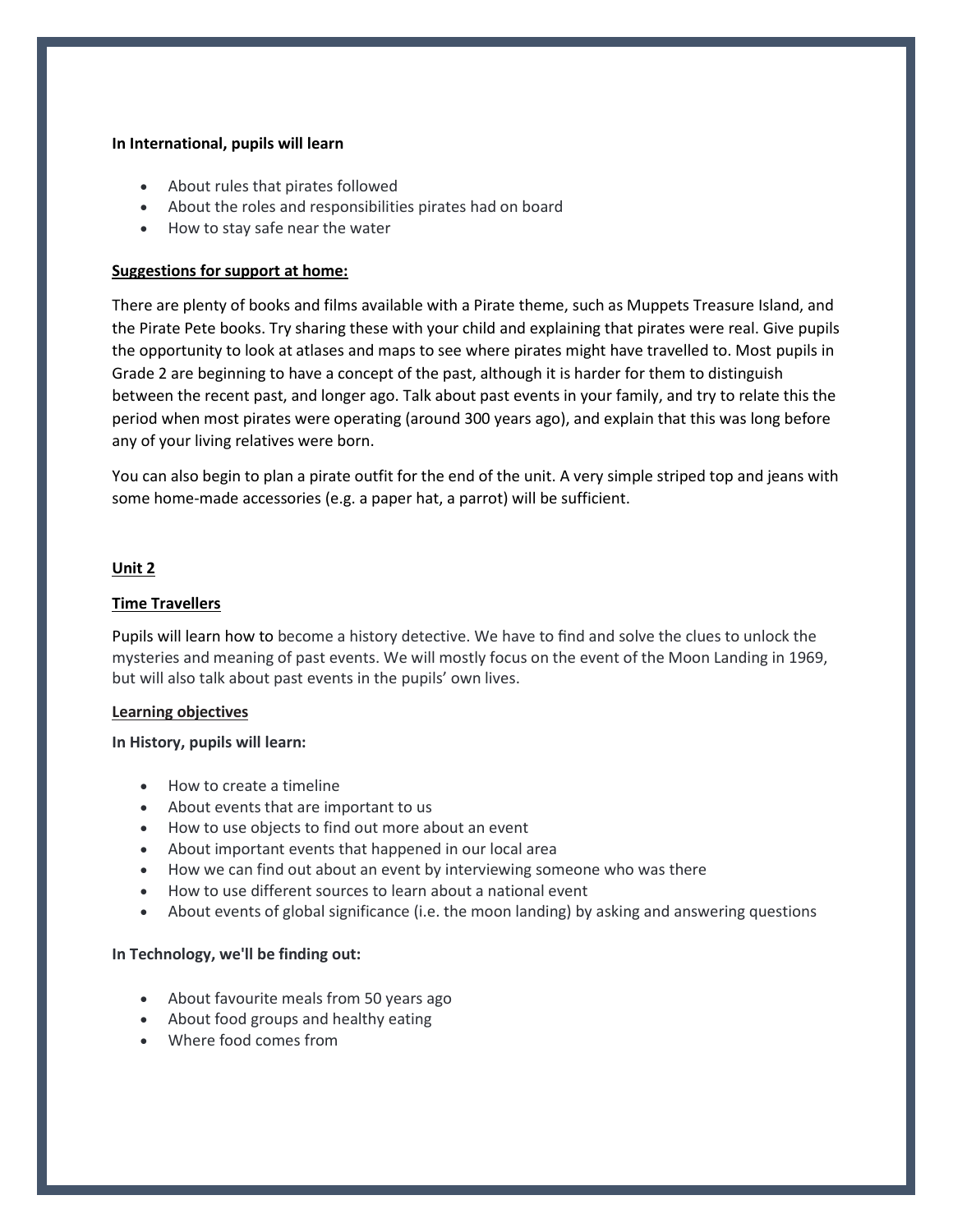#### **In International, we'll be finding out:**

- About different festivals from around the world
- How we can compare different festivals from around the world

#### **Suggestions for support at home:**

Visit the library and find books about the moon landing, watch videos or talk to friends or family members who can remember it. Talk about events in your child's and your own timelines, relating these to how long ago they happened (e.g. your baby brother was born three years ago, we moved house one year ago). Talk about food that was eaten in the past, and festivals that you celebrate in your home country, or in Oman, and the history of these festivals.

#### **Assessment**

The assessment of pupils' learning in all units is always ongoing. Through verbal and written feedback, we provide pupils with support and advice in order to help them know and improve on their own.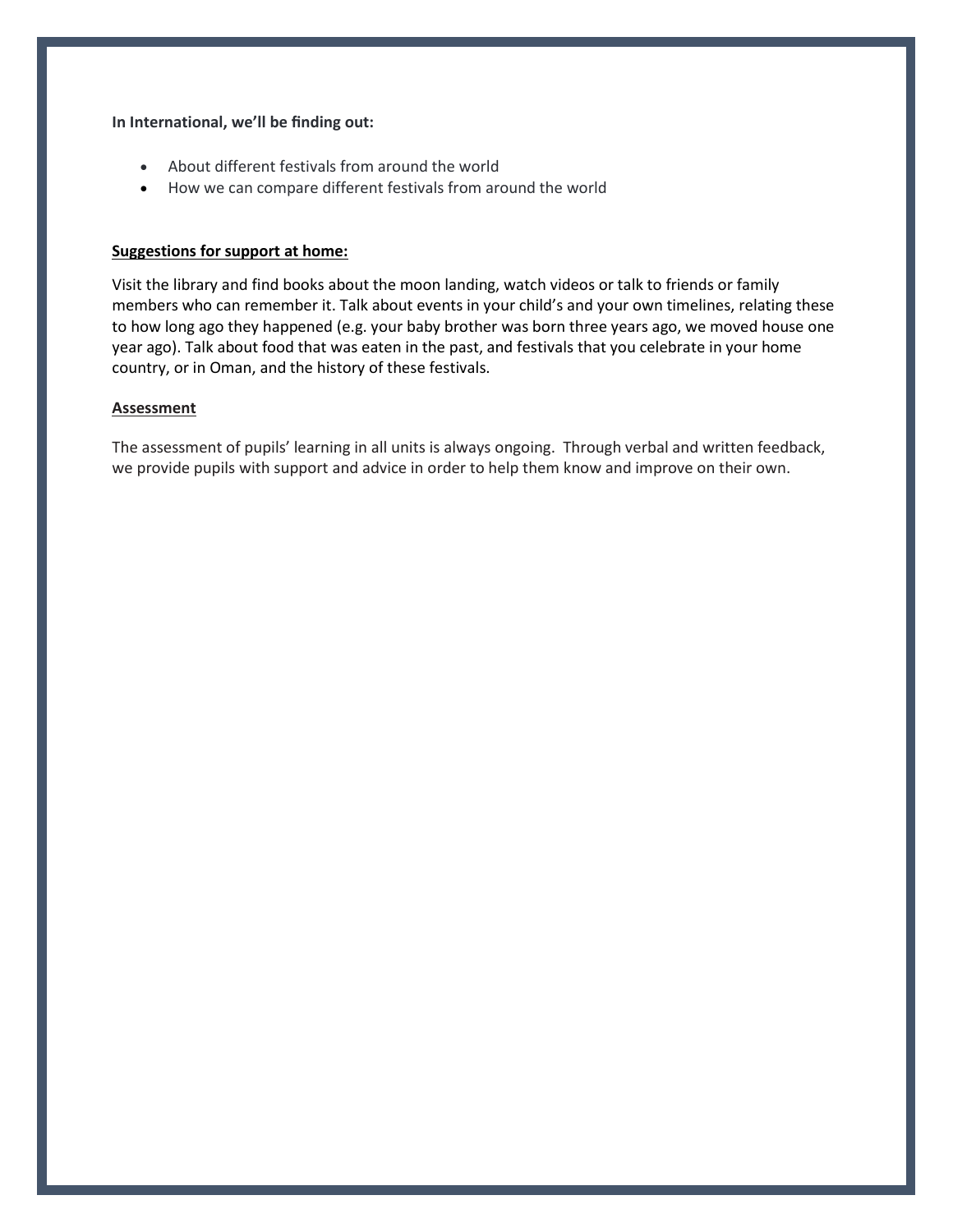

This term pupils will study PE through Striking and Fielding, Fitness and Dance;

# **Unit 1**

## **Striking and Fielding:**

- Pupils will begin to explore using a variety of equipment and problem-solving skills.
- Pupils will then develop concepts of striking and fielding using basic variations of activities, games and sports.
- Pupils will develop their hand-eye coordination using a number of different implements to throw, catch and strike.
- Pupils will explore the flight of different objects.
- Pupils will develop;
	- $\triangleright$  Throwing and Catching
	- $\triangleright$  Judging the flight of different objects
	- $\triangleright$  Moving towards a target
	- $\triangleright$  Fielding/Stopping a ball
	- $\triangleright$  Retrieval of a ball
	- $\triangleright$  Batting a stationary ball off of a T

# **Unit 2**

## **Health and Fitness:**

- Through the use of health and skill related components of fitness pupils will...
	- $\triangleright$  Explore how their body feels/ physiological changes when exercising in different ways.
	- $\triangleright$  Understand the health benefits for exercising.
	- $\triangleright$  Develop a further understanding of how to train and exercise in different ways.
	- $\triangleright$  Develop an understanding about the importance of nutrition

## **Unit 3**

## **Dance:**

- Through dance pupils will
	- $\triangleright$  Explore how our body can move in different ways.
	- $\triangleright$  Develop timing and movement memory.
	- $\triangleright$  Have a basic understanding of RADS- relationships, actions, dynamics and space.
	- $\triangleright$  Gain an appreciation for different cultural dances.
	- $\triangleright$  Create a story using dance.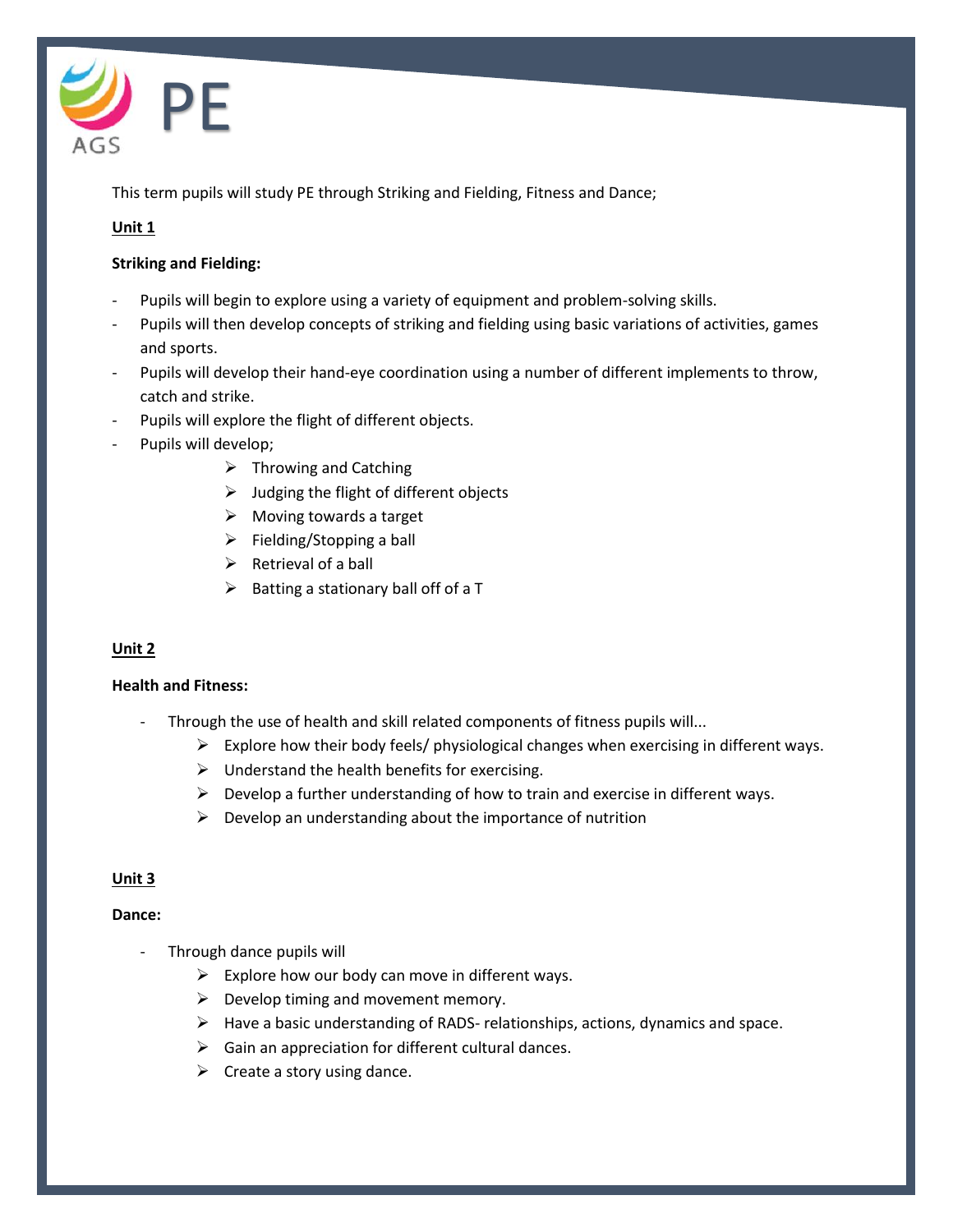

This term the students of grade 2 will commence a new IPC Topic "Treasure Island".

# **Aims and Objectives:**

**By the end of the unit, students will be able to:**

- **-** Use a variety of materials and processes.
- **-** Suggest ways of improving their own work.

## **Skills Development**

## **During the course of this unit, students will:**

 **Learn how to design and make a pirate coin:** pupils will design and make their own pirate coins from salt dough, glue gun or wax.

- Using a range of sources, including books, internet, images and a previously made coin collage, pupils will experiment sketching different designs, patterns and images for their coins.

- Pupils will consider the fact that the coins will be small, so patterns and simple designs will work well.

- The pupils can paint the coins using a mix of metallic paint and a glue-and-water mix to create class pirate treasure.

Pupils could make more than one-coin design, so that they can evaluate which they feel is the best for a pirate coin.

- **Learn how to make a pirate treasure chest:** Pupils will make a treasure chest using a range of techniques, some that they know of and some that might be new.
	- Pupils will make a simple design of a treasure chest using a recycled shoe or cereal box.

- After creating their treasure chest, pupils will evaluate it, saying what they like and what they would change if they created it again.

-On a small strip of paper, pupils will write down the items they would like to keep in their treasure chest. When finished, they can roll up the list like a scroll and stick it to a part of the chest.

 **How to make Pirate's costume:** Students will follow a step-by-step video to make a homemade pirate costume with the simple vest designed with skull, pant and all accessories (eyepatch, pirate hat, Prop knife and artificial metallic hand.).

## **Support at home:**

To help your child enrich their artistic lives at home, parents can support by creating more artistic activities with their child and encourage them to practice more on the lesson we have covered in order to maximize the quality of their skills.